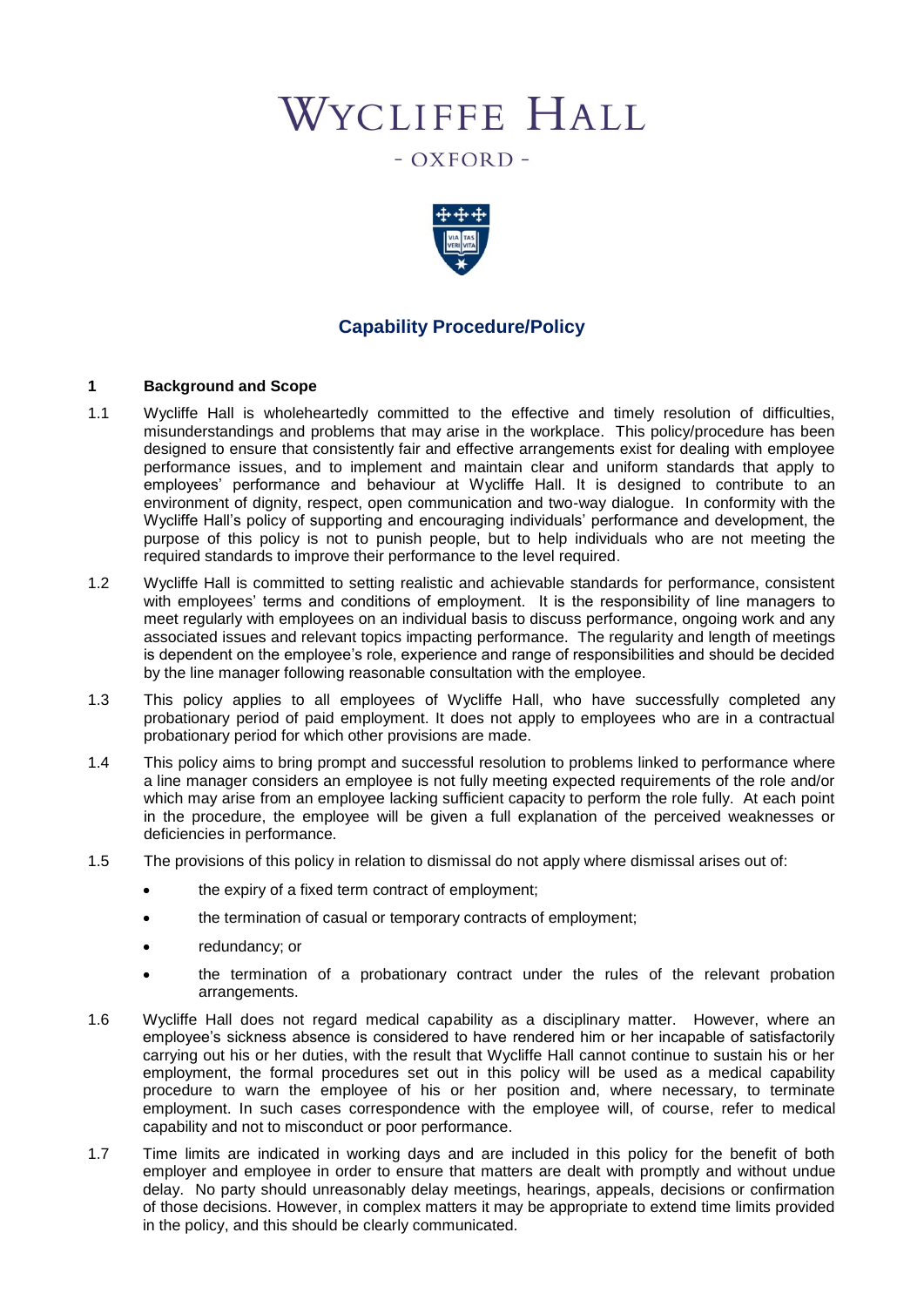## **2 Roles and Responsibilities in Managing Performance**

- 2.1 Wycliffe Hall's employees have a responsibility under their terms and conditions of employment to achieve an acceptable level of performance at work in line with their job description and objectives and will be supported and encouraged to reach or exceed that level.
- 2.2 Wycliffe Hall's line managers are responsible for managing the performance of employees reporting to them and instigating the formal capability process when informal efforts to resolve performance issues have proved fruitless. Where a perceived conflict of interest occurs, the Principal may identify an alternative individual who is considered to have an appropriate level of capacity, experience and authority to instigate the proceedings.
- 2.3 The Principal is responsible for the oversight and management of the entire capability procedure in the formal stages, supported by the Bursar in his or her role as the effective Head of Human Resources (HR) for Wycliffe Hall. Any capability concerns related to the Principal, or other member of the Senior Management Team will be discussed with the Chair of the Hall Council at a very early stage.
- 2.5 Authority with regard to overseeing the formal stages of the capability procedure may be delegated to another member of the Wycliffe Hall Senior Management Team or Hall Council in accordance with the wishes of the Principal, or the Chair of the Hall Council.
- 2.6 Wycliffe Hall may utilise the services of an external HR professional advisory service as required to provide advice and guidance and to ensure that matters concerning capability and performance are handled fairly, reasonably and in compliance with current legislation and Wycliffe Hall's procedure.
- 2.7 All subsequent references to the formal procedure will understand these arrangements regarding roles and responsibilities to be implicit.

## **3 Record Keeping**

- 3.1 Written contemporaneous records will be kept at each stage of the formal procedure. Depending on the complexity of the case, a formal note-taker from the Wycliffe Hall staff may be invited to meetings to take the required formal record (this will be a summary rather than verbatim notes). Attendees of any meeting(s), hearing(s) or appeal(s) during the formal procedure will be asked to sign and date meeting notes and/or any other record of events without unreasonable delay. Should it prove impossible to reach agreement over a meeting record and at least one party does not wish to sign and date the account, the individual or individuals should state their reasons for disagreement immediately in writing and this should also be kept on record. Supporting documentation supplied as evidence by any party will also be retained and shown to all parties.
- 3.2 Records of the formal proceedings include:
	- the nature of the performance issues
	- identities of employee and parties involved in proceedings
	- related correspondence
	- what was decided and actions taken
	- the reason for the actions
	- whether an appeal was lodged
	- the outcome of the appeal
	- any subsequent developments.
- 3.3 Records will be treated as confidential, retained and only disclosed in accordance with the Data Protection Act 1998.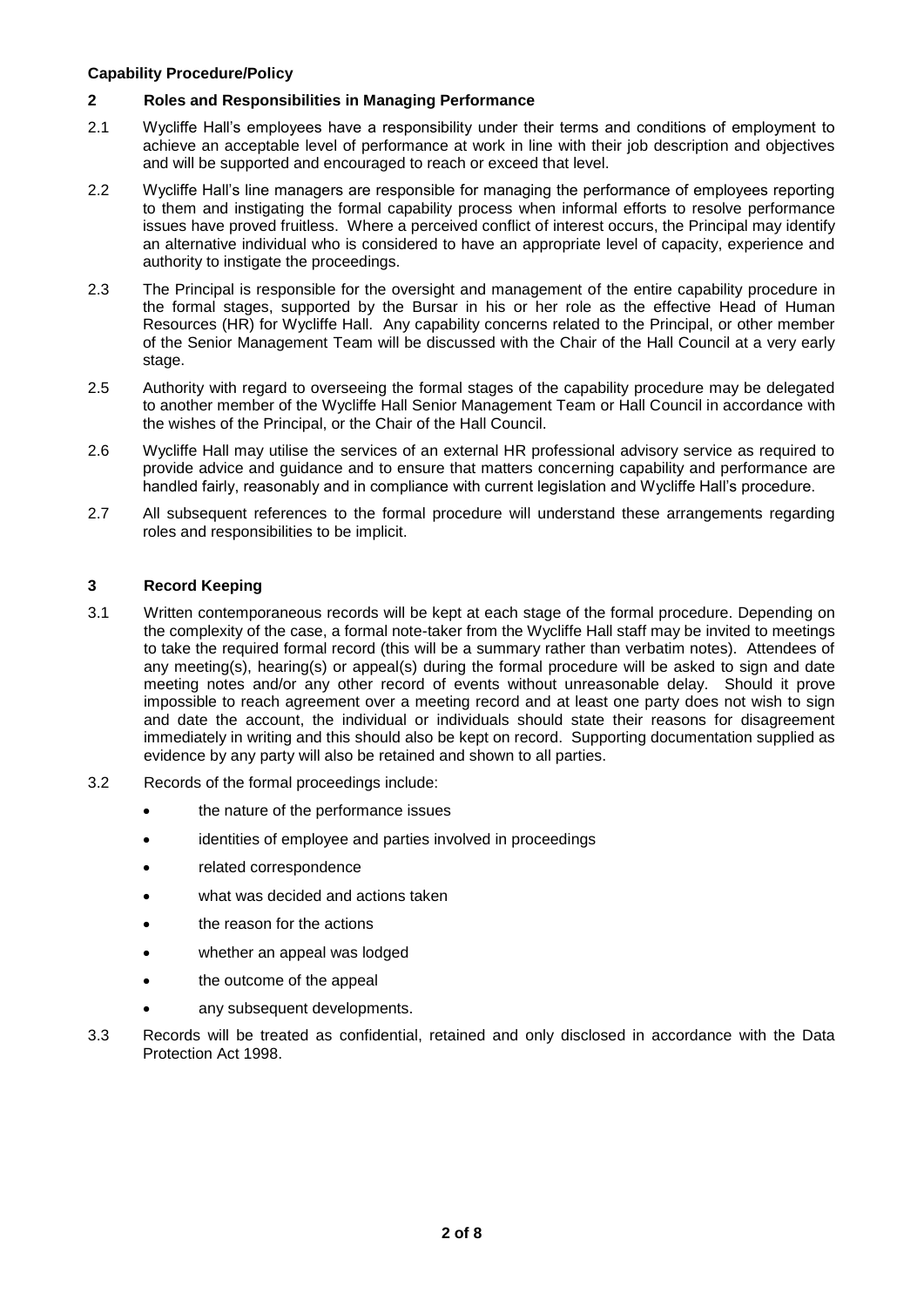### **4 Reasonable Adjustments for Special Requirements**

4.1 Wycliffe Hall is committed to ensuring that employees and their representatives do not experience any disadvantage because of disability or any special requirements. Further details are available in Wycliffe Hall's Disability Equality Policy. The employee is encouraged to raise any queries relating<br>to disability or other needs at the earliest opportunity. Wycliffe Hall will make attempts to to disability or other needs at the earliest opportunity. accommodate such requests, where reasonably practicable.

### **5 The Right to be Accompanied**

- 5.1 All employees have the right to be accompanied by a colleague at meetings, hearings and appeals under this policy. If the colleague is not an employee of Wycliffe Hall, then the employee must seek the prior agreement of Wycliffe Hall (such agreement not to be unreasonably withheld). The colleague will be entitled to reasonable, paid time off to prepare for and attend proceedings. The employee's representative will not be acting in a legal capacity.
- 5.2 The member of staff must make all such arrangements for his or her own representative to attend the meeting(s)/ hearing(s). Correspondence relating to each stage of the procedure should be copied to the employee's representative, once known.
- 5.3 Employees will always be consulted about the date and time of a proposed meeting, hearing or appeal and allowed adequate time to arrange representation. Members of staff and their work colleagues are required to make every effort to attend the meeting, hearing or appeal. If a representative or work colleague is unavailable on the date of a formal meeting, hearing or appeal, the Chair should arrange a suitable alternative date, provided this is within a reasonable timescale e.g. within five to ten working days after the date initially proposed.
- 5.4 The work colleague accompanying the employee is entitled to:
	- address the meeting/hearing to put and sum up the employee's case;
	- address the meeting/hearing at the employee's request;
	- ask questions to clarify understanding of the proceedings;
	- to confer with the employee during the meeting/hearing; and
	- request adjournments at reasonable intervals to discuss and give advice to the employee.
- 5.5 The employee's representative will not have a right to answer questions on behalf of the employee and will not be permitted to address the meeting or hearing if the employee does not wish it. Those present must not behave in a way that prevents any other person present explaining his or her views or from making a contribution to the hearing.
- 5.6 All subsequent references to the formal procedure will understand these arrangements regarding employee representation to be implicit.

## **6 Guidelines for Informal Action**

- 6.1 Wycliffe Hall actively encourages employees and line managers to seek resolution of potential difficulties in the workplace through informal means as quickly as possible.
- 6.2 When a line manager has concerns about the performance of an employee, they may wish to consult their manager about the most appropriate means of dealing with the perceived problem.
- 6.3 Performance issues are usually best dealt with by a manager informally, and without delay. Informal action is expected to be taken in the form of a confidential one-to-one conversation between the employee and his or her line manager. The line manager is expected to explain why the expected standards of performance do not appear to have been met, and discuss the occasion(s) when deficiencies have occurred. The line manager is expected to also define the expected standard of performance and describe the improvement that is needed.
- 6.4 The employee may wish to give mitigating reasons and explain factors for any deficiencies in performance and it may be that the informal meeting may need to reconvene after the line manager has had opportunity to fully reflect upon these.
- 6.5 Together, the employee and his or her line manager are expected to informally discuss ways in which the employee can achieve the necessary improvement and how future progress will be monitored. At this stage, the employee should be cautioned that if their performance does not improve they may be subject to formal disciplinary action as set out below.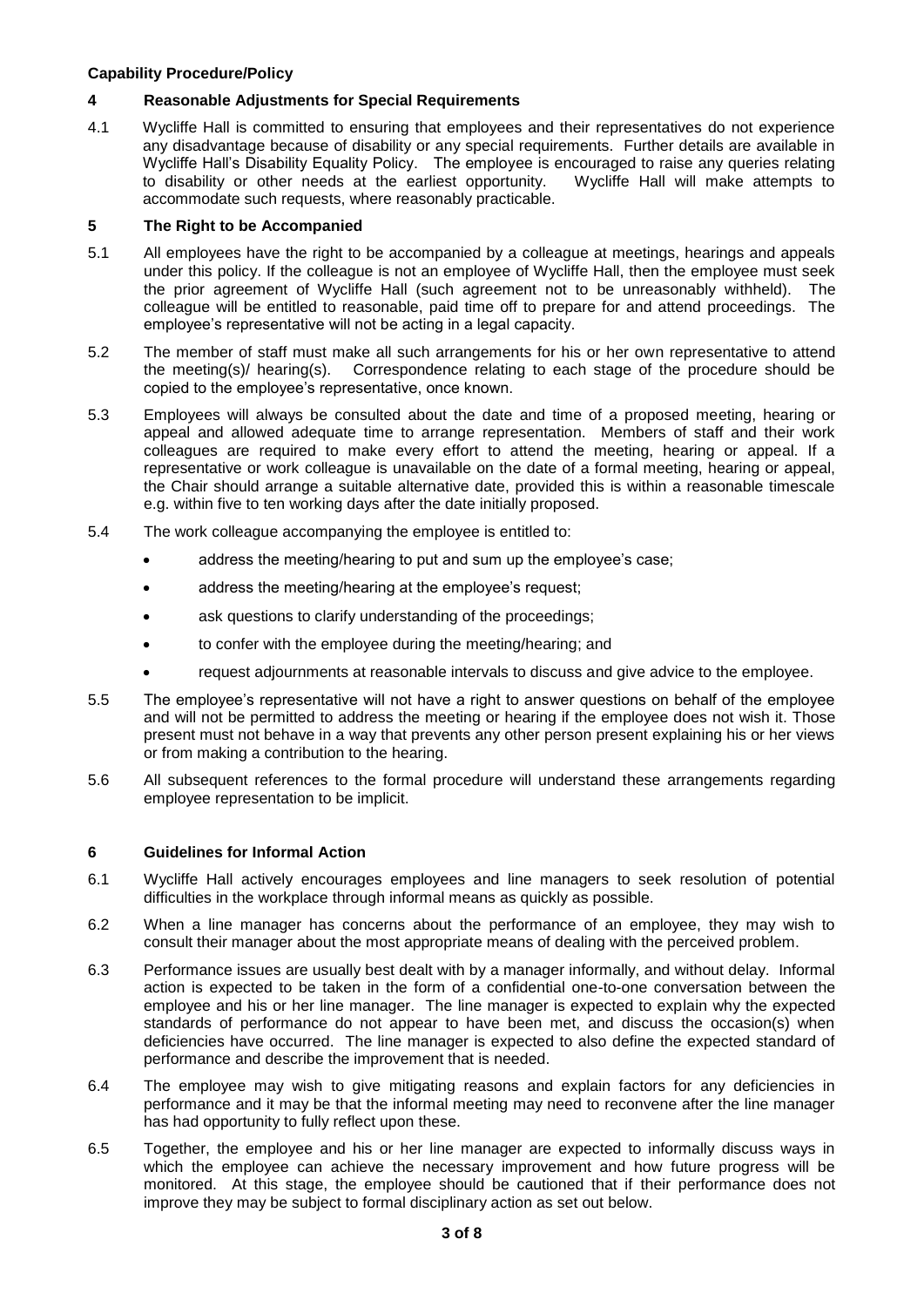- 6.6 A record of informal action should normally be put into writing by the line manager, along with a programme of action for improvement, setting targets and deadlines for meeting objectives a competent holder of the post could reasonably be expected to meet. For the majority of administrative and other support staff roles, a review period from one week and up to three months' duration could be expected, but the nature of academic work and associated job requirements are such that longer–term targets may be set for academic staff. The programme will normally be a written document, a copy of which is to be retained by the manager and the employee to for reference and clarity on timescales, objectives and expectations.
- 6.7 Before agreeing a programme of action, the employee may wish to consult with a colleague or a friend.
- 6.8 If agreement cannot be reached, the line manager should consult with the Principal for advice and/or involvement in reaching a mediated agreement on a programme of action. The line manager may then impose a programme of action or recommend to the Principal that the formal procedure be invoked.
- 6.9 If the necessary improvement in performance is achieved within the set time-scale, no further action will be necessary and all copies of the documentation involved should be forwarded to the Bursar for retention on the employee's personnel file for the following twelve months. At the end of this period they will be removed.

#### **7 Formal Procedure: Investigation**

- 7.1 If the line manager considers it has not been possible to remedy the issue or issues informally, or exceptionally where the issue is sufficiently serious to warrant formal action without initial informal considerations, the line manager will be expected to bring the matter to the attention of their manager and/or the Principal, and recommend that the formal capability procedure be invoked.
- 7.2 If in the opinion of the Principal, there is a *prima facie* case for invoking the formal capability procedure, an investigation will be launched to gather relevant information and establish whether there is in fact a capability case to answer. No formal capability meeting or hearing will be convened without a reasonable investigation of the circumstances.
- 7.3 The purpose of the investigation is to gather relevant information and to determine if there is a potential capability case to answer. The extent of the investigation will be proportionate to the seriousness and complexity of the case. The investigation process will depend on the nature of the alleged problem and the initial evidence against the employee.
- 7.4 An employee who is the subject of an investigation will be informed as soon as is practicable and appropriate that the investigation is going to take place and why. This information will be confirmed in writing as soon as possible.
- 7.5 The Investigating Officer will be an individual who is considered by Principal to have an appropriate level of capacity, experience and authority to undertake the investigation, which again will be proportionate to the complexity and seriousness of the case. The Investigating Officer must not be the employee's line manager, the line manager of any person making a complaint that led to the investigation or the person expected to conduct any resulting formal meeting.
- 7.6 The Investigating Officer may make one of three recommendations to the Principal:
	- That there is no case to answer and no further formal action should be taken;
	- That the issues raised should be resolved informally, with training and support provided as appropriate; or
	- That the investigation has demonstrated that there is a case to answer and that the formal capability procedure should be invoked accordingly.
- 7.7 The employee will be advised of the outcome as soon as is practicable and will be advised on any next steps.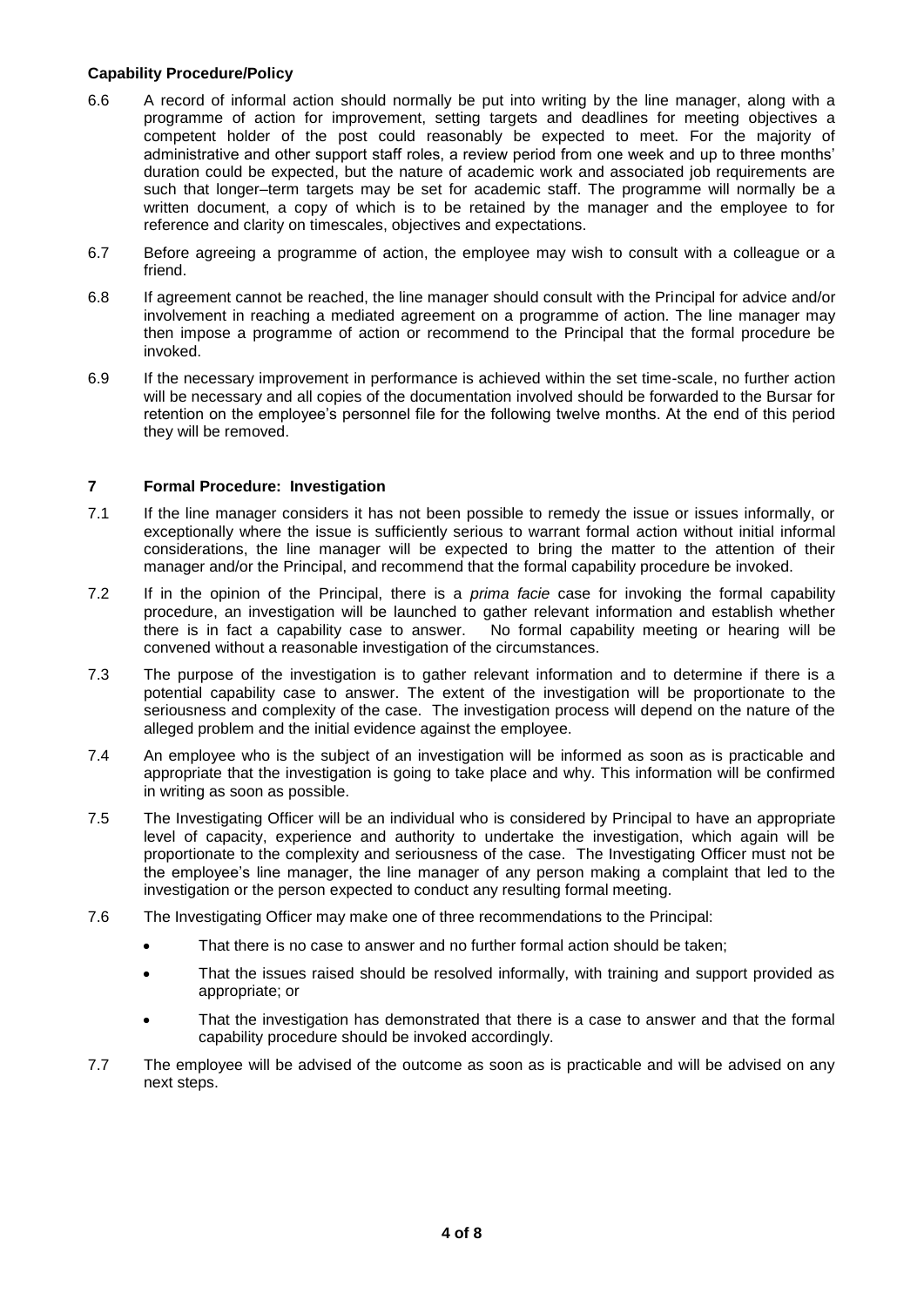### **8 Formal Procedure: First Formal Meeting**

- 8.1 Following consultation with the Investigating Officer and/or the Principal, the line manager will invite the employee to a formal meeting. At least five working days' notice of the hearing should be given.
- 8.2 During the meeting, the line manager will:
	- a) remind the employee that this is the first formal meeting in Wycliffe Hall's capability procedure;
	- b) confirm the role of the employee's representative;
	- c) inform the employee that their performance has been judged to have fallen below the standard expected, giving precise details of what is expected;
	- d) state the details and provide evidence of the poor performance and the impact this is having on service delivery;
	- e) give the employee the opportunity to give an account of any circumstances or other mitigating factors and of the extent to which they may have affected the employee's performance and in an environment of open communication, endeavour to establish the root cause of the unsatisfactory performance;
	- f) discuss with the employee the range of available options at this stage of the procedure including that of a Formal Written Warning, to enable the employee to improve to the required standard;
	- g) agree with the employee an appropriate way forward and set a timeframe for a plan of action to be drawn up, including specific targets, if appropriate, with timescales;
	- h) explain how progress will be assessed and set a review date, which will be dependent on the circumstances of the case; and
	- i) explain that failure to reach the required standard during the review period may lead to further formal action, including the possible termination of employment on the grounds of capability.
- 8.3 The employee may be issued with a Formal Written Warning as a result of the meeting.
- 8.4 The outcome of the meeting will be formally recorded in a letter to the employee within 5 working days of the hearing. Where a formal written warning is given, a record of the warning will be placed on the employee's personnel file and will be kept on that file for a period of 12 months, subject to satisfactory performance.

#### **9 Formal Procedure: Second Formal Meeting**

- 9.1 If performance remains below the standard required by Wycliffe Hall beyond a specified timeframe for improvement, then a second and final formal meeting between the employee and the line manager's manager will take place. In the event that the line manager's manager is unavailable, the Principal may identify an alternative member of staff or Hall Council member to undertake the task. Employees should always be given at least 5 working days' notice.
- 9.2 The second formal meeting will be conducted in the same manner as in the first formal meeting, but in addition to the relevant matters listed under the first formal meeting the manager will:
	- a) Consider the extent to which the employee's performance has failed to reach the set standards. Any shortfall against targets set must be identified clearly and openly and an assessment made of the elements of work that cannot be performed adequately.
	- b) Invite the member of staff to give their opinion on progress made, the support and training made available and any other options they have considered.
- 9.3 Following the meeting the employee will be notified in writing within 5 working days of the improvements required and the timescale for improvement and a date will be set for a further review. The outcome of this hearing will also be communicated at this time; at this point the employee may also be issued with a Final Written Warning**.**
- 9.4 The employee will be notified of the improvements required and the timescale for improvement and, if appropriate, specific targets set. Where a formal written warning is given, a record of the warning will be placed on the employee's personnel file and will be kept on that file for a period of 12 months, subject to satisfactory performance.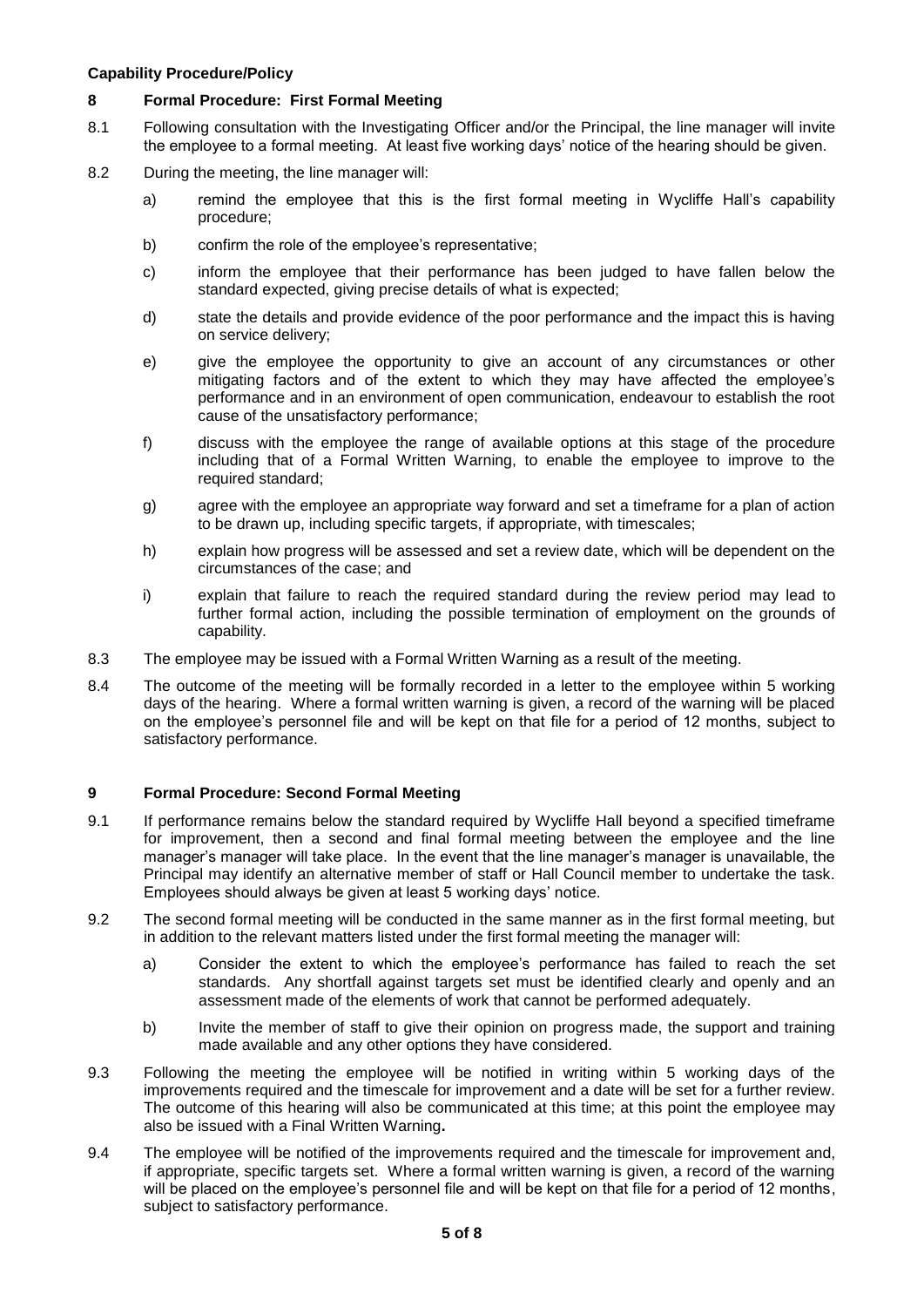#### **10 Formal Procedure: Capability Review Hearing**

- 10.1 Should an employee's performance/attendance levels remain at an unsatisfactory standard then the employee will be informed of the need to attend a capability review hearing to decide whether dismissal or other appropriate action such as change in role and/or demotion may be taken.
- 10.2 The capability review hearing will have a panel appointed by the Principal.
- 10.3 The capability review hearing will be heard by a Panel comprising two members of staff or Hall Council not previously involved in the capability procedure. The panel will be appointed by the Principal.
- 10.4 For the avoidance of doubt, should the capability procedure concern a member of the Senior Management Team and the person leading the hearing is a member of Hall Council, there should be an additional member of Hall Council appointed to serve on the panel.
- 10.5 The hearing will proceed as follows:
	- a) Introductions of those present and their roles.
	- b) Confirmation of the role of the employee's representative, i.e. that the representative will be able to address the hearing to put the employee's case forward, sum up the case, respond on the employee's behalf to any view expressed at the hearing and conferring with the employee but will not directly respond to questions on behalf of the employee.
	- c) Exploration of the issues underlying the employee's unsatisfactory performance both the employee and line manager will be invited to state their case.
	- d) After the issues in question have been explored, the chair of the panel may consider whether to:
		- give all the opportunity to review what has been said and consider whether there is anything they wish to clarify;
		- seek clarification on any issues before bringing the hearing to a close.
	- e) If the panel is unable to make a decision as further information or time is required, the chair will adjourn the hearing and ensure that there is a clear understanding as to how matters will be communicated, including (where applicable) the time when the hearing will be reconvened.
- 10.6 Following the hearing, the panel will decide either:
	- a) the assertion of incapability has not been proven;
	- b) the assertion of incapability has been proven and that the appropriate action in the circumstances is that the employee should be dismissed;
	- c) the assertion of incapability has been proven and that the appropriate action in the circumstances is that the employee should not be dismissed but to offer a change in role or demotion instead; or
	- d) the assertion of incapability has been proven and that the appropriate action in the circumstances is to give the employee a further opportunity of a six months review period to demonstrate that he or she is capable of achieving and sustaining the required level of performance.

In the event the panel selects option iv, and the employee is placed under review, the panel will suggest arrangements to monitor the employee's ongoing progress, and advise the employee of the consequences of any subsequent lapse(s) in performance. The Principal will also formally review the fulfilment of performance requirements at intervals to be agreed by the panel and communicated to the employee at the start of the probation period. If it becomes apparent that these requirements are not being fulfilled then the Principal, in consultation with the Senior Management Team may decide either to:

- re-convene the panel to consider only what has transpired in the review period;
- re-convene the panel for a full hearing of the whole case
- 10.7 Where it is identified that further essential information or clarification is required, the panel may decide to adjourn the hearing to enable further investigation. In such a case, an indication of the timeframe for this should be provided. Once completed the panel should be reconvened.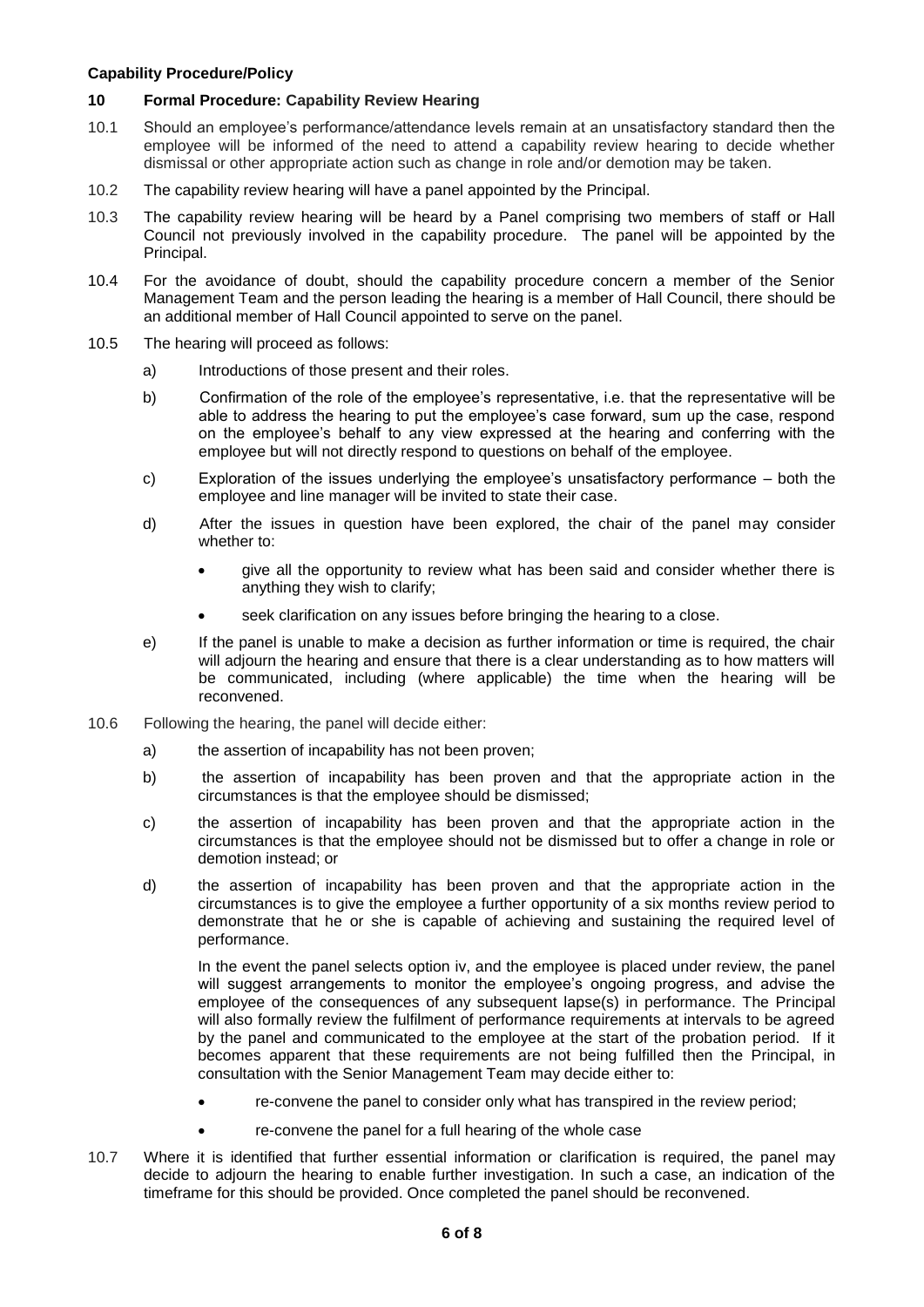- 10.8 Depending upon whether the panel has been able to make a decision, the employee will receive confirmation or notification of its decision in writing usually within 5 working days of the hearing from the Principal (or Chair of Hall Council if concerning a Senior Management Team member). If a decision to dismiss the employee is made then the dismissal letter will include the following:
	- a) The reason for dismissal;
	- b) The date on which the employment will terminate; and
	- c) Confirmation of the employee's right of appeal.

#### **11 Formal Procedure: Appeals**

- 11.1 The appellant, i.e. an employee who wishes to appeal against a disciplinary warning or dismissal, shall inform the Principal within 10 working days of the date of the written notification of the warning or dismissal; full details of the grounds of appeal must be included.
- 11.2 An appeal against a disciplinary warning, up to and including the level of formal, final written warning, will be heard without unreasonable delay by an appropriate senior manager/officer not previously involved in the case, nominated by the Principal.
- 11.3 An appeal against dismissal will be heard by an Appeal Panel comprising two members of the Senior Management Team not previously involved in the disciplinary procedure nominated by the Principal. In the event of Senior Management Team members not being available to hear the appeal, Hall Council members will be called upon to facilitate the appeal hearing.
- 11.4 In cases of an appeal against dismissal, the decision of the Appeal Panel will be reported to the Hall Council.
- 11.5 All appeal hearings will involve the appellant and the manager who took the action resulting in the appeal.
- 11.6 An appellant will normally be given at least 5 working days' written notice of the date of an appeal hearing.
- 11.7 Appellants are expected to attend appeal hearing. In exceptional circumstances where the employee is unable to attend the appeal hearing, he or she must, as soon as possible, inform the person who sent the letter inviting them to attend as soon as possible. Should an employee request a postponement to an appeal hearing on more than one occasion, Wycliffe Hall reserves the right to hold the hearing in the employee's absence.
- 11.8 In all cases, the person(s) hearing the appeal shall have the authority to reach any of the following conclusions:
	- that the original decision of the hearing be upheld in its entirety;
	- that the grounds for appeal be upheld in their entirety and that the disciplinary action be expunged from the appellant's employee record or that the dismissal is overturned;
	- that a lesser sanction be substituted for that imposed by the original formal hearing.

## **12 Overlapping Grievance, Capability and/or Disciplinary Cases**

- 12.1 If an employee raises a grievance during a disciplinary procedure, and the grievance and disciplinary cases are related, both cases will normally be dealt with concurrently.
- 12.2 Where it is not appropriate to deal with both issues concurrently the disciplinary procedure may be temporarily suspended in order to deal with the grievance.
- 12.3 If a disciplinary matter arises during a capability procedure, both cases will normally be dealt with concurrently.
- 12.4 In all cases every attempt will be made to avoid multiplicity of procedures and associated delay.

## **13 Equal Opportunity**

13.1 All parties involved in the operation of this policy shall ensure that its application is in alignment with the Equality Act 2010 and the principles contained within Wycliffe Hall's Equality Policy.